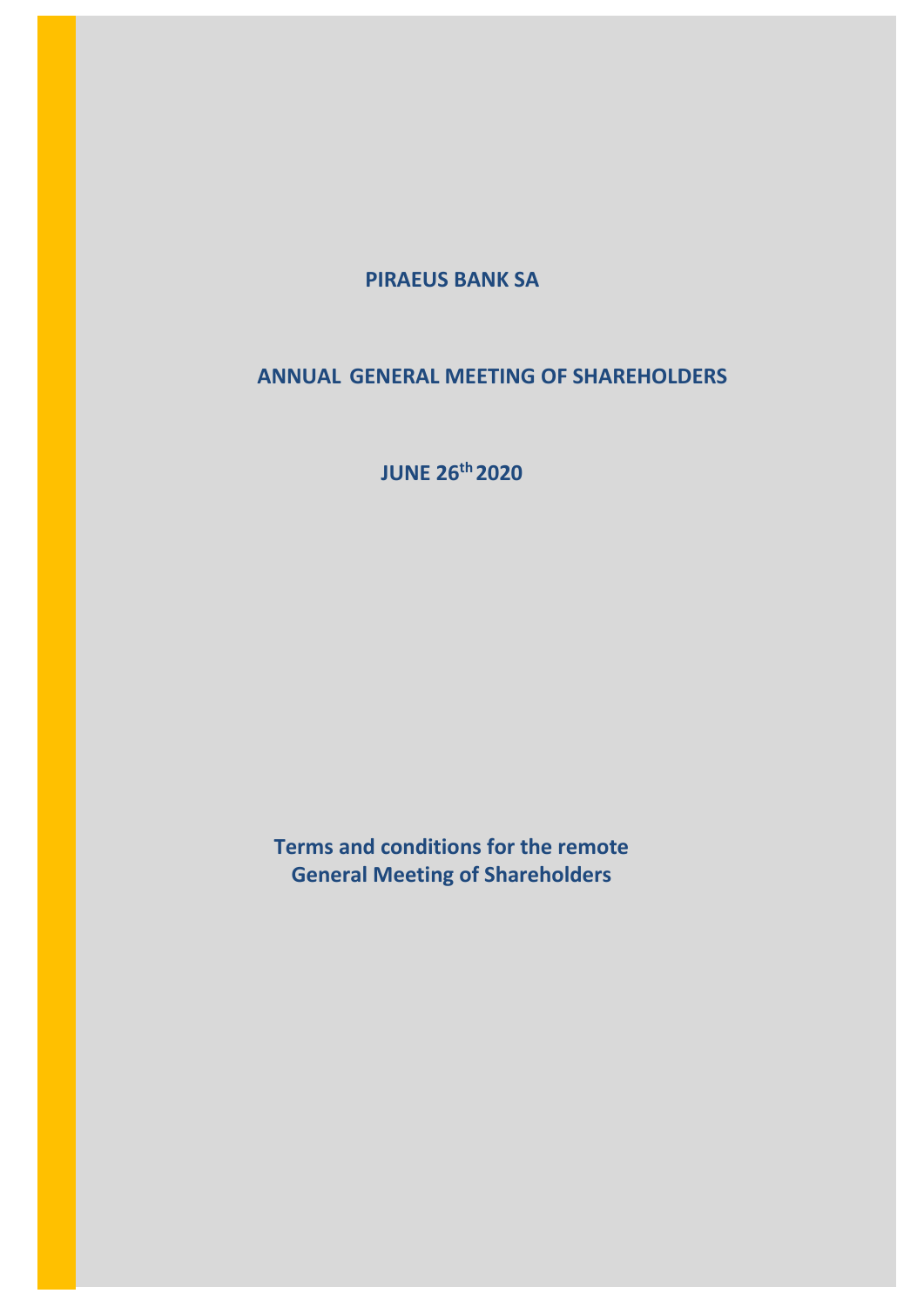The Societé Anonyme under the name "**Piraeus Bank Societe Anonyme"** (the Bank) will hold the Annual General Meeting of Shareholders on 26 June 2020, and a potential Repetitive Meeting on 7 July 2020, remotely in real-time by teleconference without the physical presence of Shareholders. Shareholders of the Bank will participate at the General Meeting exclusively by electronic means.

Participation by Shareholders at the General Meeting is subject to the present terms and conditions for the remote General Meeting (the "Terms for the remote General Meeting"). Capitalized terms used have the meaning as defined in the Appendix to the present.

#### **1. Introductory remarks**

1.1. In order for Shareholders to participate and vote at the General Meeting or at any Repetitive Meeting, it is necessary that they, or their proxies, create and use an electronic account in the Internet Platform that has been developed by the Hellenic Exchanges-Athens Stock Exchange Group to provide remote General Meeting services, in real-time, by teleconference to listed companies on the website [www.athexgroup.gr/AXIAeShareholdersMeeting.](http://www.athexgroup.gr/AXIAeShareholdersMeeting)

1.2. The Internet Platform is provided by "Hellenic Central Securities Depository S.A.", while the WEBEX set of tools / services, provided by Cisco Hellas S.A., is used for the teleconference.

1.3. In order to access the Internet Platform a personal computer, a smartphone type mobile telephone or a tablet is required, with a browser application installed, and internet access.

1.4. In order for a Shareholder or his/her proxy to create an account in the Internet Platform, a valid electronic mail (email) account and a mobile telephone number are required by the shareholder or his/her proxy.

1.5. If, on accessing the Internet Platform the above information entered by the Shareholder does not match the data registered in the Dematerialized Securities System and provided to the Company by the Hellenic Central Securities Depository as part of its services to facilitate shareholder identification for remote general meetings which are provided to listed companies in accordance with Decision No 8 of the BoD of Hellenic Central Securities Depository S.A., "*Services to facilitate shareholder identification in remote general meetings & provision of 2-factor authentication when investors access ATHEXCSD electronic services"*, shareholders must provide or/and update the information above through their Operators, in order to create the account.

1.6. Shareholders that have successfully connected to the Internet Platform will be able to participate at the General Meeting by teleconference in real time via link that will be sent to them by email.

By activating the teleconference application (Cisco WEBEX) via the link at the start of the General Meeting, Shareholders will be able to:

a) follow the proceedings of the General Meeting with electronic or audiovisual means,

b) take the floor and address the General Meeting orally during the General Meeting,

while at the same time, through the Internet Platform they will be able to:

c) vote in real time during the General Meeting on the items of the daily agenda,

d) receive information on the recording of their vote.

1.7. The deadlines, during which the rights of Shareholders can be exercised are included in detail in the Invitation to the General Meeting and in the present Terms for the remote General Meeting.

1.8. Besides these Terms for the remote General Meeting, the Terms of Use by Third Party Suppliers also apply.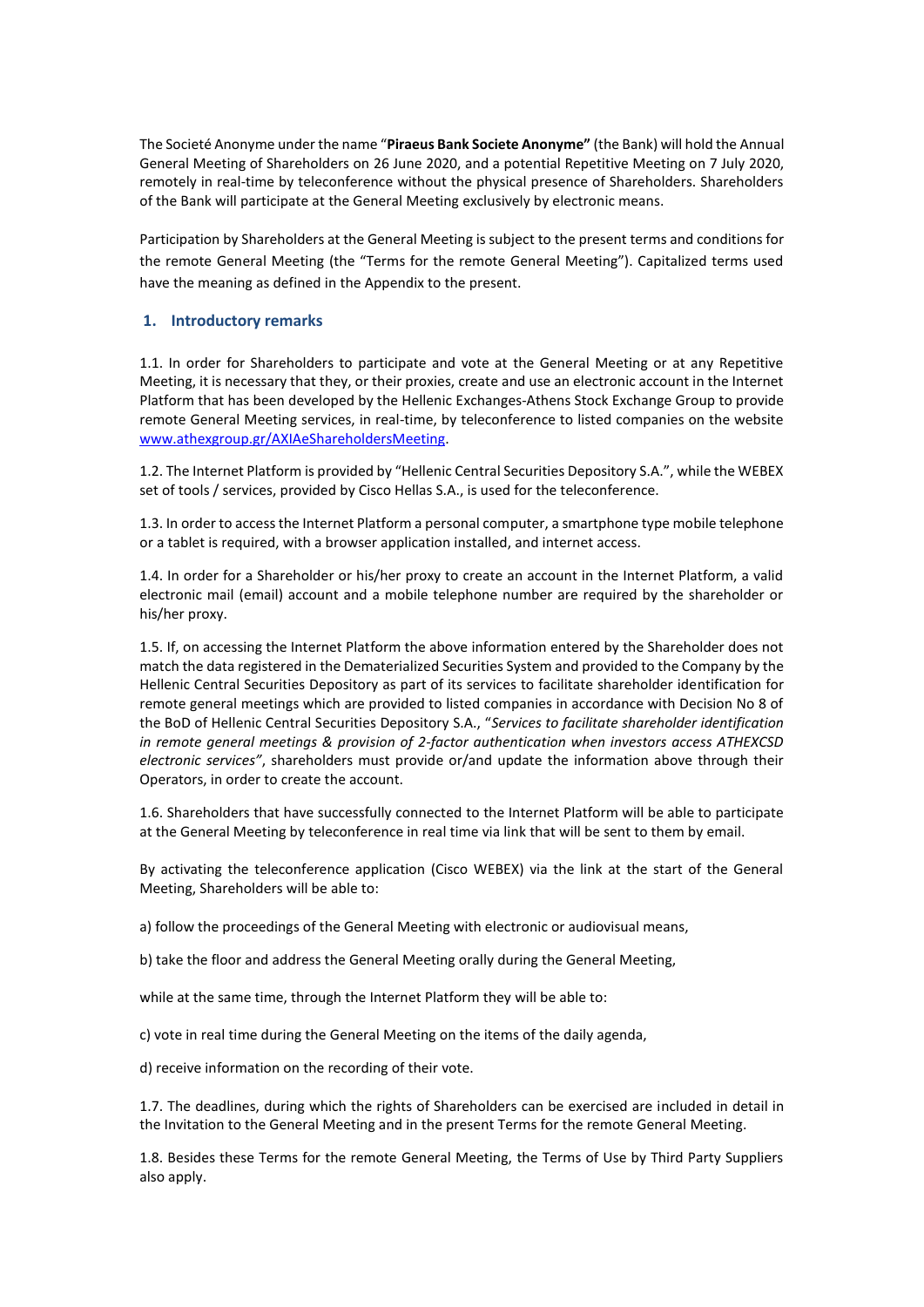1.9. The Bank reserves the rights at any time to modify, suspend, cancel or limit the mechanisms for the electronic General Meeting and vote when necessary or appropriate for technical or security reasons.

## **2. Technical infrastructure**

2.1. The Bank ensures, insofar as possible, that the technical infrastructure to conduct the remote General Meeting is accurate, secure and accessible to Shareholders with compatible devices. The Bank will cooperate and make use of the services of reliable Third Party Suppliers to provide the technical infrastructure required to conduct the General Meeting.

2.2. Shareholders should know that certain residual risks associated with the technical infrastructure used for the remote General Meetings will always exist. The Bank, through Third Party Suppliers, takes all measures, technical and organization, and makes every possible effort to ensure as much as possible the continuous and uninterrupted of the Internet Platform and the teleconference application, so that the services provided through it are available continuously and uninterruptedly with an acceptable response time without interruption to Shareholders with compatible devices. However, due to the nature of the Internet and web applications, the Bank and the Third Party Suppliers cannot guarantee the absolute completeness, correctness or continuity of their operation and they may not be available to part or all of the Internet, or may respond with interruptions, or, finally, respond in times longer than usual. In cases such as the above, the Bank and the Third Party Suppliers will make every possible effort to restore its operation, however beyond that, the Bank and the Third Party Suppliers cannot be held responsible or become legally accountable for their availability or response time.

2.3. It is recommended that Shareholders take all measures to protect the integrity and security of their information systems, hardware and software, in order to adequately protect the access data and the usage data of the Internet Platform that are stored on the local storage systems of the devices of Shareholders, portable and non-portable. Any failure in Shareholders' systems or connection or usage data leak due to an intrusion by malicious software in the operating systems of Shareholders, does not relieve the latter from their obligations under the present terms, does not constitute force majeure or exceptional condition, nor does it imply any liability of the Bank for any damages suffered by Shareholders. Furthermore, Shareholders are solely responsible for their personal equipment and the required technical means which will allow access to the Internet Platform.

2.4 Shareholders must, prior to the start of the General Meeting, check their connection and ensure that they have access to the Internet Platform and have correctly installed and configured the teleconference application (Cisco WEBEX). The Bank, through Third Party Suppliers, has ensured the timely implementation of the technical infrastructure for the Internet Platform in order to allow Shareholders to control their access and to verify that they can participate substantively in the General Meeting.

A help desk will be available to Shareholders during the General Meeting and as well as for access testing in the Internet Platform, at + 30 210 3366120 or by email at [AXIAeShareholdersMeeting@athexgroup.gr.](mailto:AXIAeShareholdersMeeting@athexgroup.gr)

2.5. Shareholders can notify any failure in the technical infrastructure through the help desk referred to in clause 2.4. Any failure or deficiency in the equipment of Shareholders, software, network infrastructure, servers, connection to the Internet or telephone, video or voice equipment, power outage, any kind of mechanical failure during the General Meeting or similar events, including data security instances (which includes any unauthorized use, piracy, denial-of-service attack, access denial, potential failure, or intrusion that arouses from the theft or illegal interception of a password or a network password or any other attack), which may prevent the remote participation of Shareholders at the General Meeting, will, in any case, be in the sole responsibility of those Shareholders.

Inability by one or more Shareholders to follow the proceedings and participate at the General Meeting or to vote electronically during (any part) of the General Meeting, does not affect the validity of the General Meeting, or any work carried out therein.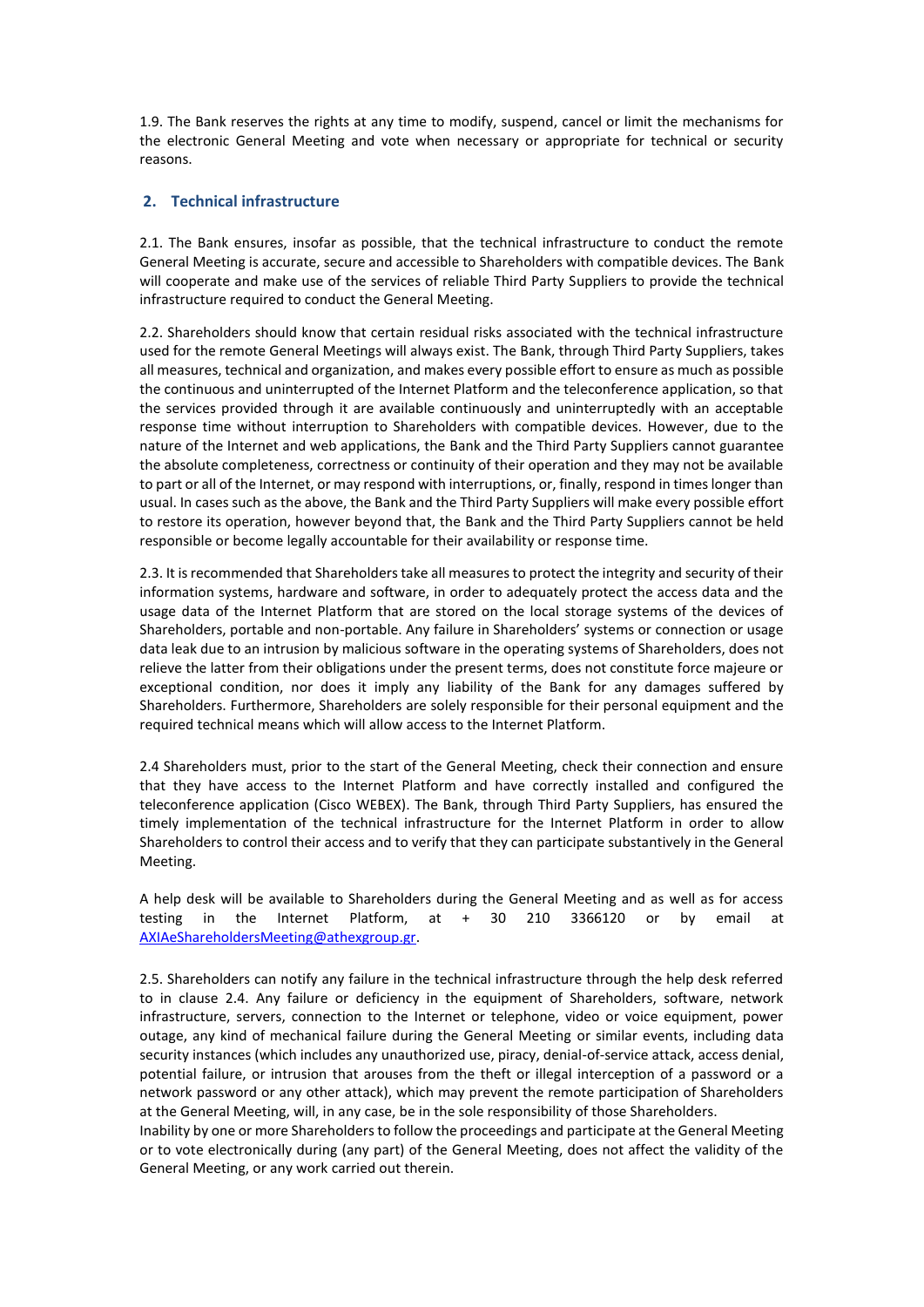2.6. In the event that during the General Meeting the Chairman of the General Meeting becomes aware of any failure in the technological infrastructure that may have occurred during the General Meeting and which materially impacts the proceedings of the General Meeting, the Chairman of the General Meeting informs Shareholders that are participating at the General Meeting.

The Chairman of the General Meeting may decide, at her absolute discretion, taking into consideration the possible impact in the decision making process at the General Meeting, whether the General Meeting should be postponed or adjourned due to this failure, or to proceed with the proceedings even though some Shareholders may not have the ability to participate and/ or vote and/or follow the General Meeting.

In the event that, at the discretion of the Chairman, the Internet Platform or the teleconference application no longer allows all (or some) Shareholders to follow the proceedings of the General Meeting, to vote electronically during (any part) of the General Meeting and to submit questions, then the Chairman may, at her absolute discretion, continue, adjourn, postpone the General Meeting, change the order of discussion and / or decision on the items of the General Meeting or to proceed with the General Meeting without the ability for some or all of the Shareholders that participate remotely at the General Meeting through the Internet Platform and the teleconference application to follow the proceedings of the Meeting and/ or to vote electronically during (any part) of the General Meeting. The Chairman of the Meeting notifies this decision, to the extent possible, to Shareholders present at the General Meeting.

2.7. If the Chairman of the General Meeting decides to suspend or postpone the General Meeting, as mentioned in clause 2.6, then the whose process that has taken place up to the point of suspension or postponement and any decisions taken on the items of the daily agenda will be valid.

## **3. Right to participate and vote at the General Meeting**

3.1. The General Meeting is considered to have begun its proceedings with the announcement of the start of the General Meeting by the Chairman of the Meeting to Shareholders.

3.2. Each Shareholder may participate, follow substantively the proceedings of the General Meeting and vote in real-time electronically, provided that he has taken the necessary steps mentioned in the Invitation to the General Meeting to create and use an electronic account in the Internet Platform and clauses 1.1 to 1.6 of the present and in accordance with the instructions provided in the Invitation.

3.3. In order to participate in the General Meeting, Shareholders must connect through the Internet Platform, before the start of the General Meeting and to declare that they intend to participate in the General Meeting. Following the declaration of the intention to participate, Shareholders will receive a personalized information message by electronic mail with the link that must be followed to connect to the teleconference of the General Meeting.

3.4 On the date of the General Meeting, in order to participate in the proceedings Shareholders must connect in a timely fashion through the Internet Platform, at least fifteen minutes (15') before the start time of the General Meeting that has been announced in the Invitation, and to declare the number of voting rights with which they will participate and vote at the General Meeting, and, whether they wish to modify them (to a lower number).

3.5. Shareholders that do not connect to the Internet Platform on time before the start of the General Meeting in accordance with clause 3.4 above and up until the announcement of the start of the proceedings by the Chairman of the General Meeting, will not be counted among the Shareholders present at the General Meeting, they will not be able to exercise the right to vote or to take the floor and submit questions to the General Meeting, and will only be able to follow the live feed of the General Meeting by teleconference.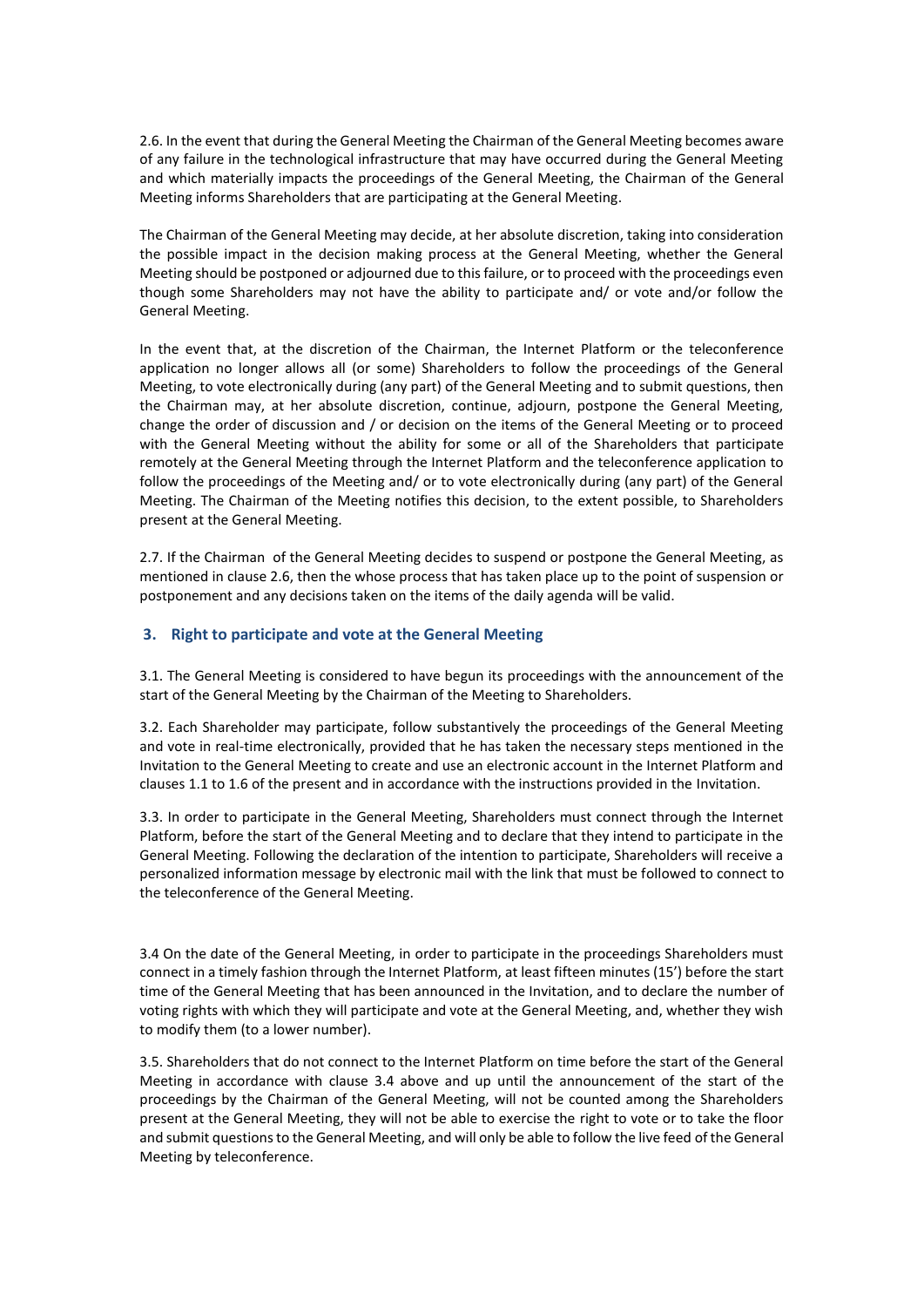3.6. Shareholders who have not appointed a proxy or representative by the deadline (i.e. at least 48 hours before the date of the General Meeting), but who, however, have connected on time through the Internet Platform before the start of the General Meeting will, in accordance with clause 3.4, participate at the General Meeting, unless the General Meeting refuses for good reason and justifies its refusal. In that case, they will not be counted among the Shareholders that are present at the General Meeting, and will only be able to follow the live feed of the General Meeting by teleconference.

3.7. Shareholders who have complied with the formalities above and have connected on time through the Internet Platform before the start of the General Meeting: (i) are considered to be present in person at the General Meeting; (ii) are included in the calculation of the quorum of shareholders present or represented at the General Meeting and the calculation of the percentage of the issued share capital of the Bank present or represented at the General Meeting based on the number of voting rights they stated they would exercise in accordance with clause 3.3 above; (iii) will be able to follow with electronic or audiovisual means the proceedings of the General Meeting; (iv) will have the right to vote in real-time during the General Meeting on the items of the daily agenda at the point in time announced by the Chairperson; (v) will be able to take the floor and address the General Meeting orally during the General Meeting; (vi) will receive information on the registration of their vote.

3.8. The names of Shareholders that have been registered as participants in the General Meeting through the Internet Platform will be included in the list of Shareholders that are present at the General Meeting in person or by proxy (if there is one).

3.9. Any early disconnection by Shareholders before the end of the General Meeting does not affect the calculation of the quorum of Shareholders present or represented at the General Meeting for the time they are connected. Shareholders can connect again to the Internet Platform and continue to follow the remainder of the General Meeting and exercise all of their rights to participate and vote electronically.

In all other cases, Shareholders will only be able to follow the live stream of the General Meeting through teleconference.

3.10. Shareholders will be able to vote electronically from the time when the Chairman of the General Meeting announces the start of voting on the items of the daily agenda, following the completion of the proposals and discussion on the items of the daily agenda, and up until the point when the Chairperson of the General Meeting announces the end of voting. The Chairman of the General Meeting may, at her absolute discretion, decide that voting can take place from the start of the General Meeting up until the time when she announces the end of voting.

3.11 For Shareholders that participate in the voting on the items of the General Meeting that takes place before the General Meeting (mail vote), voting on the items of the daily agenda will be possible exclusively and only for the time period indicated in the Invitation to the General Meeting.

Following that time point, it will not be possible for Shareholders to participate in the voting on the items of the daily agenda that takes place before the General Meeting by mail vote. On entering the Internet Platform, Shareholders will declare the number of voting rights with which they wish to participate at the General Meeting and vote, and, if they wish, they can amend that number (to a lower one). Shareholders that vote on time as above can follow the live feed of the General Meeting by teleconference.

3.12. Shareholders that voted on time as above before the General Meeting by mail vote will be able to withdraw it, as follows:

a) If they voted before the General Meeting through the Internet Platform, they will be able to withdraw their vote through the Internet Platform, up until the start of the General Meeting.

b) If they voted before the General Meeting by sending to the Bank the "Mail Vote Form", they will be able to withdraw their vote in the same manner in which they submitted it, by 17:00 on 15.06.2020 at the latest .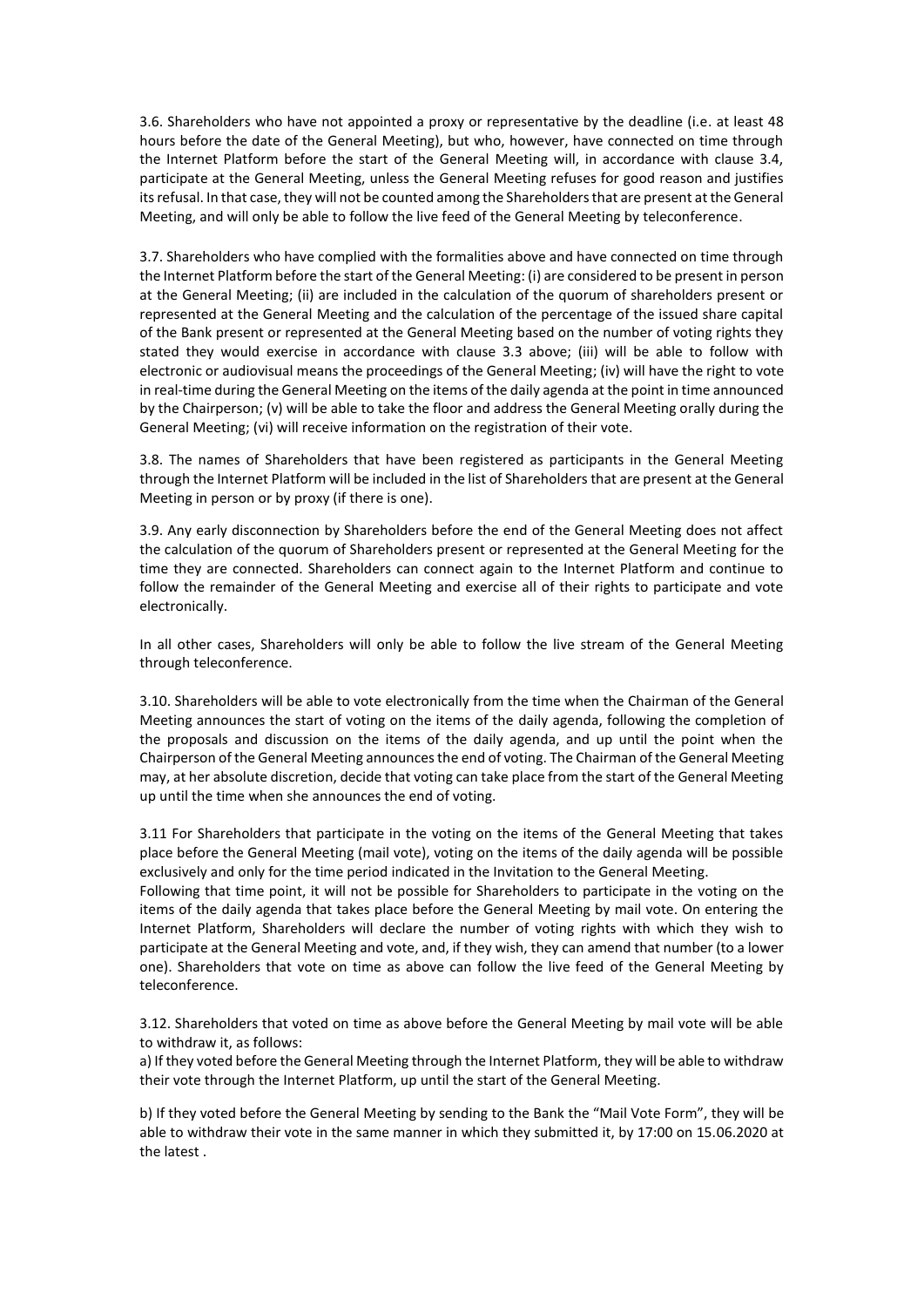Shareholders above may, if they wish, participate in person at the General Meeting under clauses 1.1 to 1.5 and 3.1 to 3.9 of the present.

## **4. Vote confirmation and voting results**

4.1. Submission of the vote by the Shareholder through the Internet Platform is final and cannot be withdrawn, subject to the conditions in par. a) and b) of clause 3.12.

4.2. Each Shareholder who voted at the General Meeting (including by mail vote) will receive from "Hellenic Central Securities Depository S.A." confirmation of registration of her vote on the items of the daily agenda through the Internet Platform after the end of the General Meeting.

4.3. If during voting the voting rights which were declared for participation at the General Meeting, are not fully exercised by the Shareholder, then, following the end of the General Meeting, he will receive, in accordance with clause 4.2, confirmation by the "Hellenic Central Securities Depository S.A." that the remaining rights were noted as "ABSTAIN".

4.4. After the end of voting on the items of the daily agenda and the vote count, the Chairperson informs Shareholders about the results of the vote.

The results of the vote on the items of the General Meeting will be published on the website of the Bank, in accordance with the law.

### **5. Communication**

For any questions concerning these Terms for the remote General Meeting, you may contact the Shareholders' Services Department of the Bank by email at [ShareholdersMeeting@piraeusbank.gr](mailto:sharesdept@piraeusbank.gr) or by telephone at +30 210 3739301 and +30 210 3335039 (daily between 09.00 – 17.00).

For any information regarding technical support to Shareholders and their representatives, you may contact the Help Desk by email at AXIAeShareholdersMeeting@athexgroup.gr or by telephone at +30 210 3366.120.